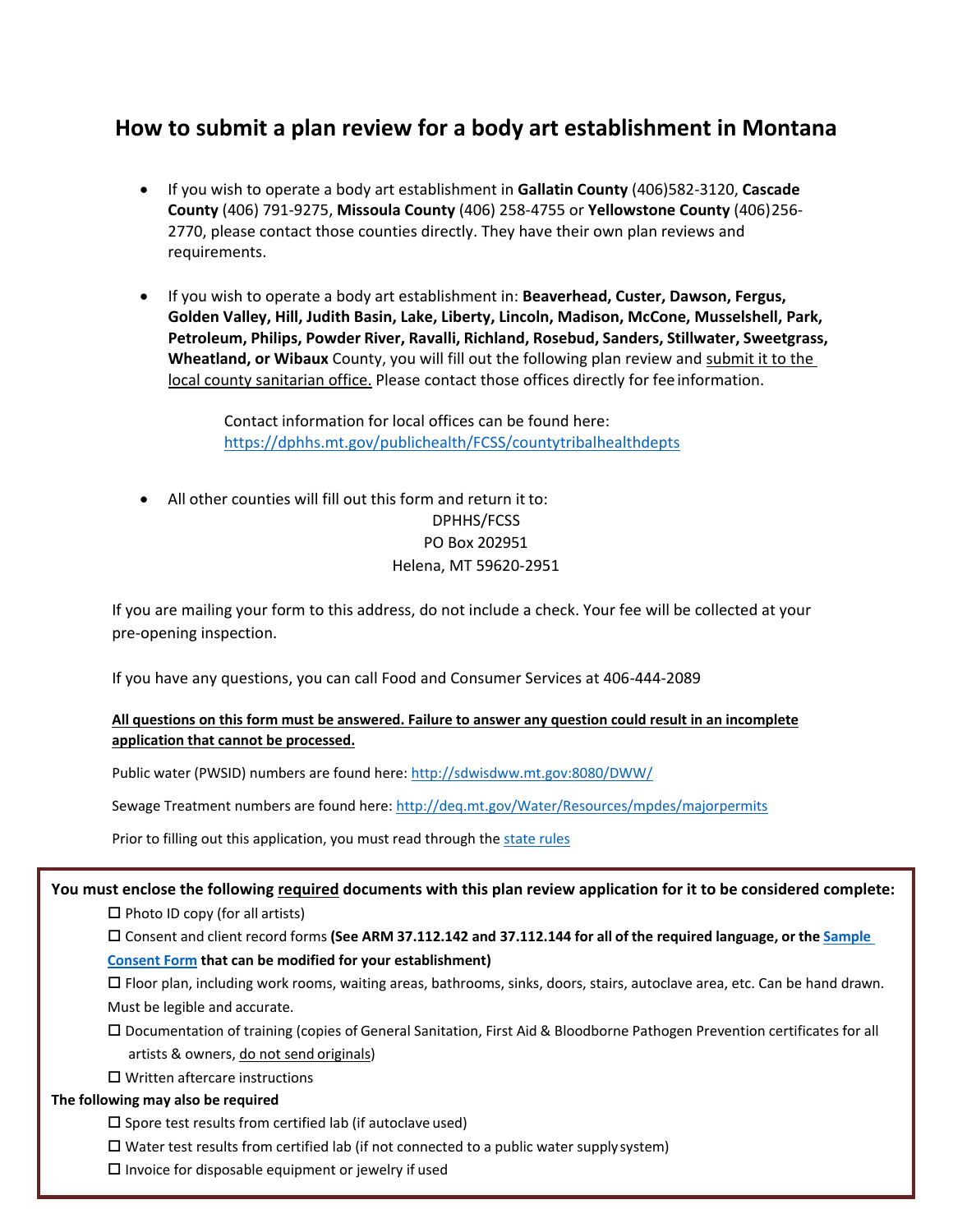

# **Plan Review Application for Tattooing or Piercing Establishment**

| <b>Business Type:</b> (circle all that apply)                                                     |                        |                                                                                                      |  |  |  |
|---------------------------------------------------------------------------------------------------|------------------------|------------------------------------------------------------------------------------------------------|--|--|--|
| <b>Tattooing</b>                                                                                  |                        | <b>Body Piercing</b>                                                                                 |  |  |  |
| <b>Cosmetic Tattooing</b>                                                                         |                        | <b>Ear Lobe Only Piercing</b>                                                                        |  |  |  |
| <b>Microblading Only</b>                                                                          | <b>Other (specify)</b> |                                                                                                      |  |  |  |
|                                                                                                   |                        |                                                                                                      |  |  |  |
| Establishment Description: (circle one in each column)                                            |                        |                                                                                                      |  |  |  |
| <b>New Construction</b><br><b>Fixed Location</b>                                                  |                        |                                                                                                      |  |  |  |
| Remodel                                                                                           |                        | <b>Mobile</b>                                                                                        |  |  |  |
| <b>Existing Facility</b>                                                                          |                        | Temporary (can't exceed 14 days at one location)                                                     |  |  |  |
| Is this a change of ownership? Y N                                                                |                        | Temporary dates: _______________                                                                     |  |  |  |
|                                                                                                   |                        | Temporary event name: ________________________                                                       |  |  |  |
|                                                                                                   |                        |                                                                                                      |  |  |  |
|                                                                                                   |                        |                                                                                                      |  |  |  |
|                                                                                                   |                        | Mailing Address: _________________________________City: ___________________Zip Code: _______________ |  |  |  |
|                                                                                                   |                        |                                                                                                      |  |  |  |
|                                                                                                   |                        |                                                                                                      |  |  |  |
| Expiration Date or date passed for Training Certificates (required by both operators and artists) |                        |                                                                                                      |  |  |  |
|                                                                                                   |                        |                                                                                                      |  |  |  |
|                                                                                                   |                        |                                                                                                      |  |  |  |
|                                                                                                   |                        |                                                                                                      |  |  |  |
|                                                                                                   |                        |                                                                                                      |  |  |  |
|                                                                                                   |                        |                                                                                                      |  |  |  |
| Mailing Address (if different from establishment) ______________________________                  |                        |                                                                                                      |  |  |  |
|                                                                                                   |                        |                                                                                                      |  |  |  |
|                                                                                                   |                        |                                                                                                      |  |  |  |
|                                                                                                   |                        |                                                                                                      |  |  |  |
|                                                                                                   |                        |                                                                                                      |  |  |  |
|                                                                                                   |                        |                                                                                                      |  |  |  |
| <b>Previously licensed?</b> □ No □ Yes                                                            |                        |                                                                                                      |  |  |  |
|                                                                                                   |                        |                                                                                                      |  |  |  |
|                                                                                                   |                        |                                                                                                      |  |  |  |
|                                                                                                   |                        |                                                                                                      |  |  |  |
|                                                                                                   |                        | $\Box$ Private (include copy of test results)                                                        |  |  |  |
|                                                                                                   |                        |                                                                                                      |  |  |  |
| Sewage treatment: □ Public, DEQ# _______________________                                          |                        |                                                                                                      |  |  |  |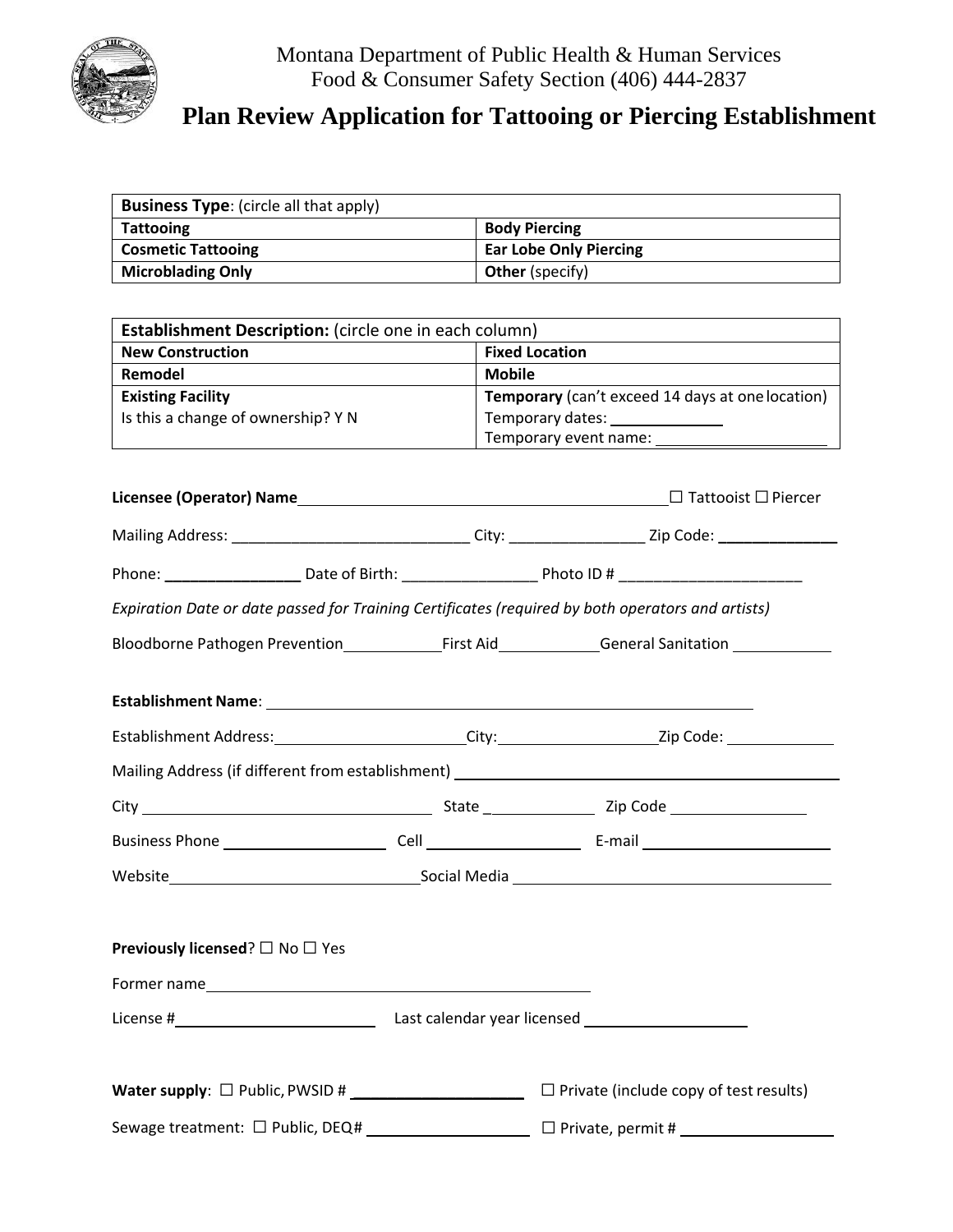## **Other Artists Working Within the Establishment** (full-time, part-time, temporary, or guest)

**Do not omit this page**. If no other artists will be working mark box below

If necessary, you can make extra copies of this page.

 $\Box$ **No other artists**

| Name $\begin{tabular}{ c c c c c } \hline \texttt{Name} & \texttt{Piercer} \\\hline \end{tabular}$                                                                                                                             |  |  |
|--------------------------------------------------------------------------------------------------------------------------------------------------------------------------------------------------------------------------------|--|--|
|                                                                                                                                                                                                                                |  |  |
|                                                                                                                                                                                                                                |  |  |
| Name $\hfill\Box$ Tattooist $\Box$ Piercer                                                                                                                                                                                     |  |  |
|                                                                                                                                                                                                                                |  |  |
|                                                                                                                                                                                                                                |  |  |
| Name $\Box$ Tattooist $\Box$ Piercer                                                                                                                                                                                           |  |  |
|                                                                                                                                                                                                                                |  |  |
| Bloodborne Pathogen Prevention Manne Circle First Aid Manne Ceneral Sanitation Manne Communist Communist Communist Communist Communist Communist Communist Communist Communist Communist Communist Communist Communist Communi |  |  |
|                                                                                                                                                                                                                                |  |  |
|                                                                                                                                                                                                                                |  |  |
|                                                                                                                                                                                                                                |  |  |
|                                                                                                                                                                                                                                |  |  |
|                                                                                                                                                                                                                                |  |  |
|                                                                                                                                                                                                                                |  |  |
| <b>Business Manager or Other Contact Person</b>                                                                                                                                                                                |  |  |
|                                                                                                                                                                                                                                |  |  |
|                                                                                                                                                                                                                                |  |  |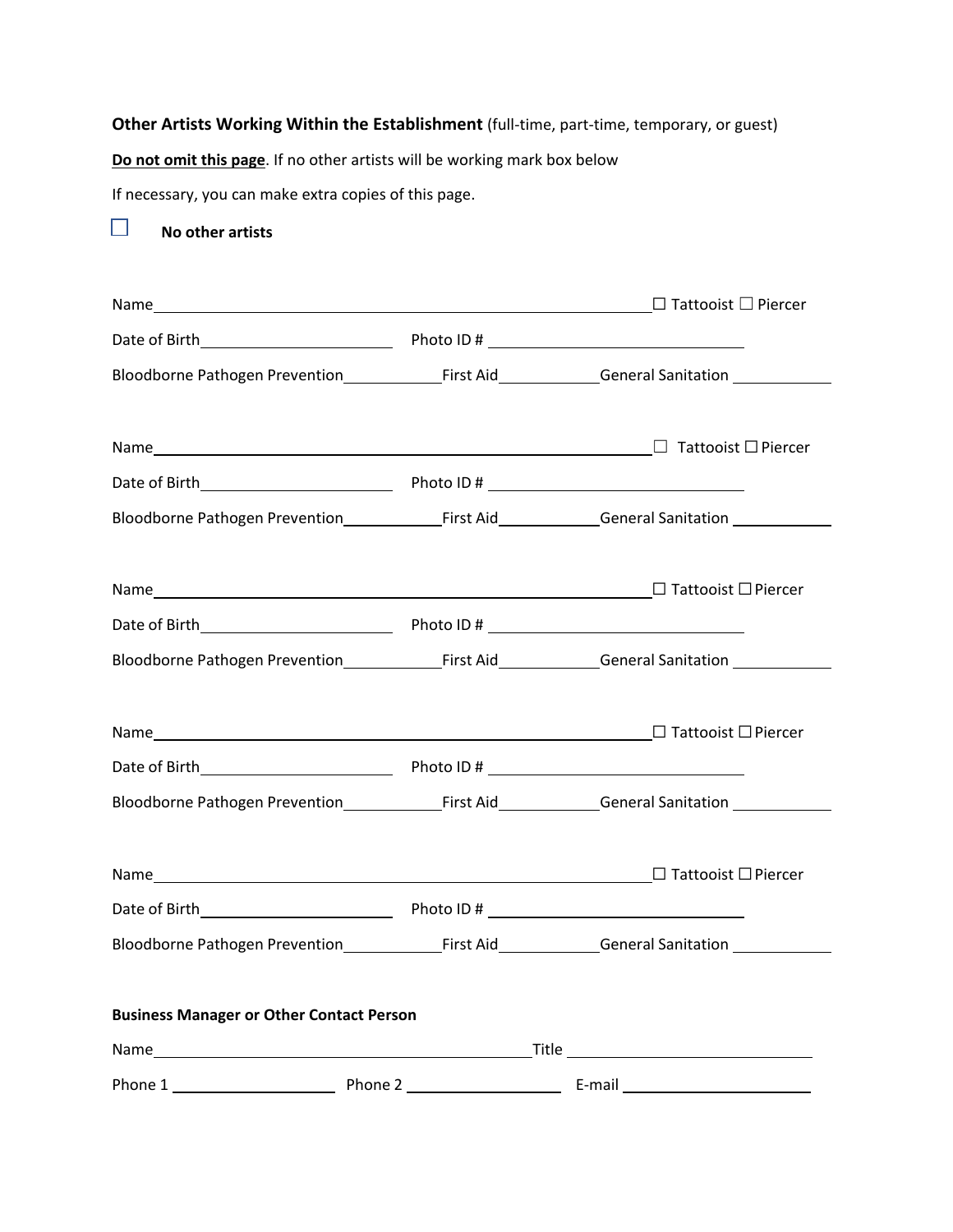**Please check the appropriate boxes and fill in the blanks. Use "NA" to indicate if it is not applicable to your establishment. All questions must be answered for your plan review to be considered complete.**

## **Minors**

Will body art be performed on minors? **Y N** (If no body art will be performed on anyone under the age of 18, skip to the next section) What is your minimum age for each type of body art performed? How will parental or legal guardian consent be determined and documented?

*A parent or guardian must accompany their minor child throughout the entire procedure.*

## **Blood-borne Pathogen Exposure Control**

OSHA 29 CFR 1910.1030 requires employers with who have an employee(s) with reasonable occupational exposure to bloodborne pathogens to have a written exposure control plan.

**Do you have any employees?** (Do not include yourself, business partners not performing body art, independent workers such as artist renting booth space, or volunteers.) **Y N** *If you have at least one employee, then OSHA standards must be met. A sample plan can be found here:* [https://www.osha.gov/OshDoc/Directive\\_pdf/CPL\\_2-2\\_69\\_APPD.pdf](https://www.osha.gov/OshDoc/Directive_pdf/CPL_2-2_69_APPD.pdf)

## **Sterilization of Equipment and Jewelry**

Instruments that come in contact with a client during tattooing or piercing procedures will be: *(Select all that apply)*

 $\Box$  Individually wrapped and autoclaved

- $\Box$  Autoclave packaging has indicator strip
- $\Box$  Other indicator is used; specify

☐ Disposable and come from the supplier individually wrapped and sterile. **If you select this option, provide a sample invoice.**

*Sterility documentation and expiration dates must be retained with applicable disposable supplies, at all times.*

Jewelry used for piercing (if applicable) *(Select all that apply)*

 $\Box$  Individually wrapped and autoclaved

☐ Comes from the supplier individually wrapped and sterile. **If you select this option, provide a sample invoice.**

| Autoclave manufacturer | Model number |
|------------------------|--------------|
|                        |              |

Certified Laboratory (analyzes monthly spore tests)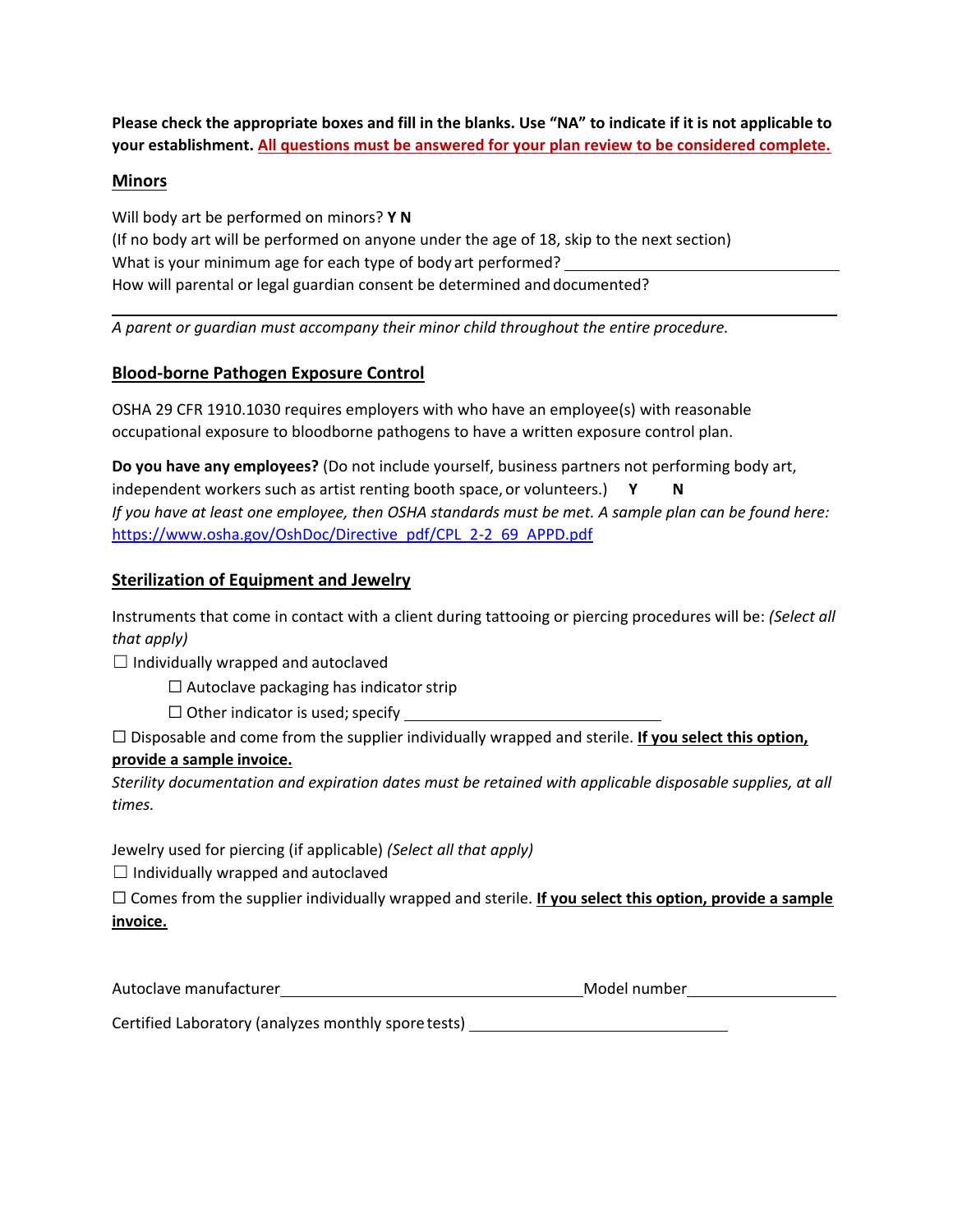#### **Cleaning and Ultrasonic Use**

Non-disposable instruments will be cleaned with appropriate detergent and rinsed with potable water: *(Select all that apply)*

 $\Box$  In a designated sink with hot and cold running water that is large enough to submerge equipment

 $\Box$  Using an ultrasonic unit used in accordance with manufacturer's specifications

Type of soap/detergent used for cleaning non-disposable items:

## **Disinfection**

Work tables, counter tops and client contact surfaces will be cleaned and disinfected with: *(select all that apply)*

 $\Box$  EPA registered disinfectant wipes

 $\Box$  EPA registered disinfectant spray or liquid solution

 $\Box$  Using reusable cloths  $\Box$  Using paper towels or disposable cloths

Name of disinfecting product

## **Gloves**

Disposable non-latex gloves designed for medical or clinical use must be used during procedures.

Gloves will be: *(Select all that apply)*

 $\Box$  Nitrile  $\Box$  Vinyl  $\Box$  Other:

## **Disposal of Infectious Waste and Solid Waste**

#### **Sharps** containers are:

 $\Box$  Mailed to a licensed sharps disposal company (mail-back instructions and box provided by company)

 $\Box$  Picked up by licensed infectious waste disposal company.

 $\square$  Brought toa secure site where they are later picked up by a licensed infectious waste disposal company; Storage/Pick-up location

Name of licensed sharps/infectious waste disposal company

## **Solid Waste** will be disposed of:

 $\Box$  By municipal solid waste service

 $\Box$  By private solid waste service; Name of company

 $\Box$  At a licensed waste disposal site; Name of facility or location

Waste (other than sharps) contaminated with blood or other bodily fluid must be placed in a garbage container inside the establishment, and the container must be labeled "BIOHAZARD" or have the universal biohazard symbol, lined with a strong leak proof plastic bag, tied to prevent leakage for handling, and placed in rigid leak proof containers for storage and transportation. This waste is considered contaminated but not "infectious". Examples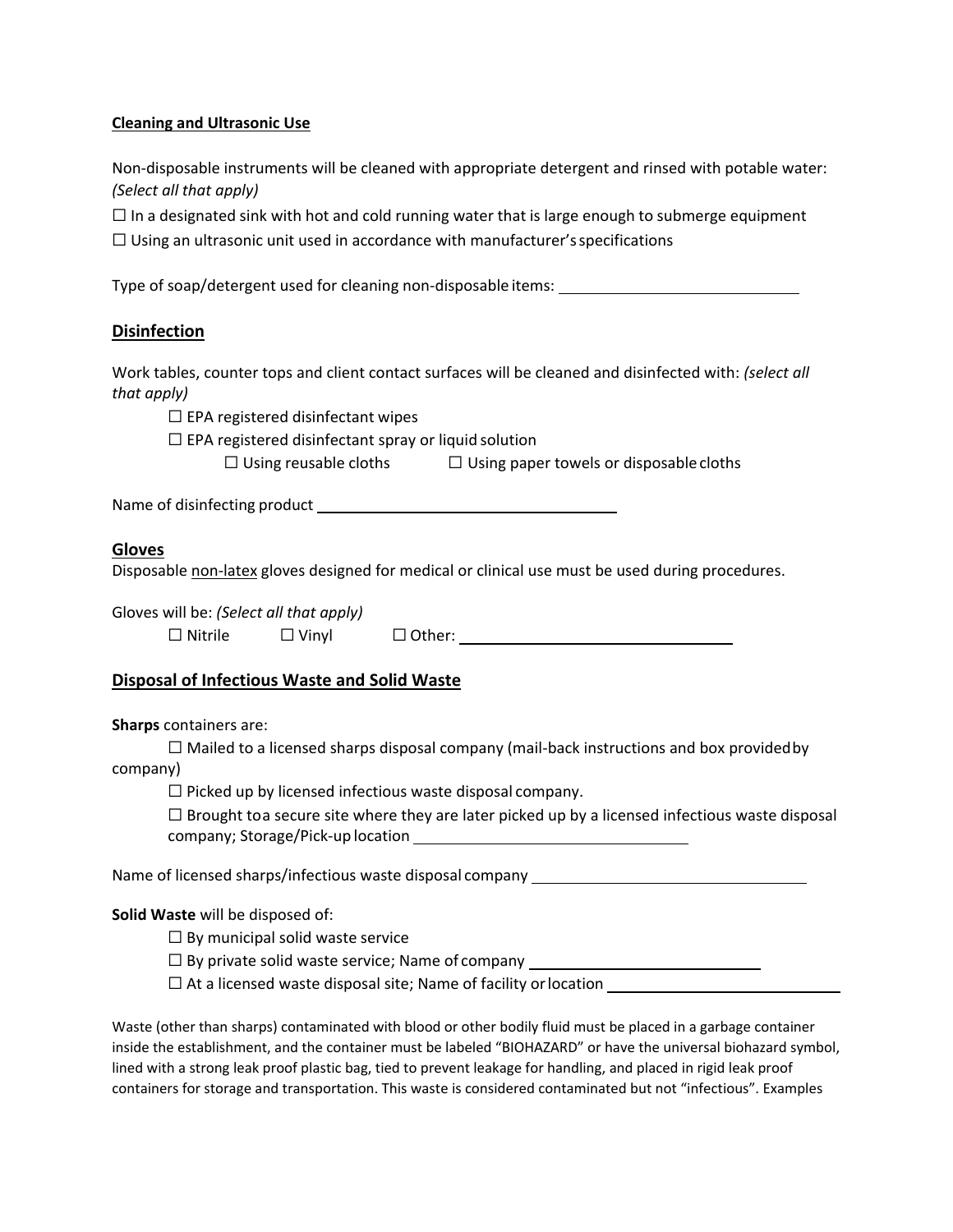are gloves, tissues, or ink cups. Once closed securely and removed from the work room, it can be placed with other regular garbage for disposal.

#### **Marking and Skin Preparation**

Tattoo design will be transferred or marked using:

*(Select all that apply)*

 $\Box$  Single-use transfer paper  $\Box$  Single-use marker

 $\Box$  Other sanitary method:

*Peel-off pencils are not considered single use and are not allowed*

**Antiseptic** must be applied to the skin *before and after* the procedure. Indicate the type and name of antiseptic and how it will be applied.

## **Tattoo Ink Manufacturer(s)**

*Inks must remain in manufacturer's container, with legible label, and discarded if contaminated or beyond expiration date.*

*If shaving is required for site preparation, ensure that single use disposable razors are used.*

#### **Toilet Room**

Toilet room must be located within 200 ft (pedestrian route) of work room. Handwashing sink(s) must be located within the toilet room or within 10 ft of the door and be provided with individual towels, soap, and hot & cold water. Handwashing sinks for toilet room and work room CANNOT be the same. *(Select all that apply)*

 $\Box$  Toilet room available to staff and customers within facility

 $\Box$  Property owner (multi-unit complex) provides a public toilet room Indicate location and distance (e.g. 3<sup>rd</sup> floor, 30 ft from workroom)

 $\Box$  Handwashing sink(s) located in the toilet room ☐ Handwashing sink(s) located ft from the toiletroom

#### **Work Room**

**Handwashing Sink**(s) intended for work rooms cannot be in the same room as the toilet. If located outside the work room, it must be within 10 ft of the door, which must be 2-way self-closing or operated in a way that prevents contamination of the hands. Handwashing sink must be provided with individual towels, soap, hot & cold water, and a trash can.

Handwashing Sink is located:

 $\Box$  In the work room

 $\Box$  Outside the work room within ft of the door; 2-way self-closing door Y N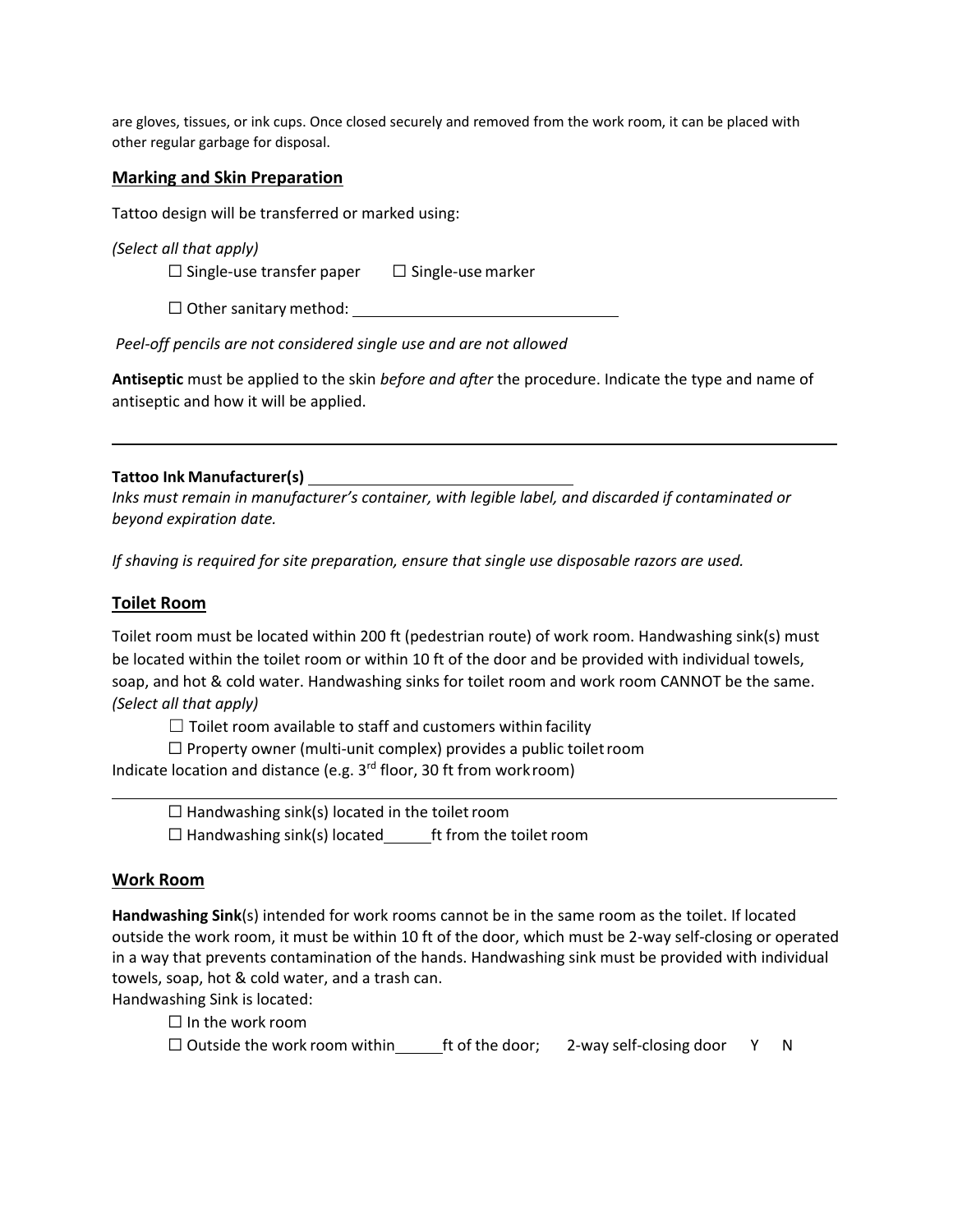**Floors** must be constructed of smooth and impervious materials that are easily cleanable. Floors are constructed of:

| (Select all that apply)                |                                                    |                                      |
|----------------------------------------|----------------------------------------------------|--------------------------------------|
| $\Box$ Tile                            | $\Box$ Vinyl $\Box$ Epoxy                          | $\Box$ Sealed concrete               |
| $\Box$ Other:                          |                                                    |                                      |
| Floors will be wet mopped daily using: |                                                    |                                      |
| (Select all that apply)                |                                                    |                                      |
| $\Box$ Wet mop                         | $\Box$ Flat mop                                    | $\Box$ Steam mop<br>$\Box$ Spray Mop |
| $\Box$ Disposable mop pads             |                                                    | $\Box$ Reusable mop pads             |
|                                        | Work Room is separated from the waiting room by a: |                                      |
| $\Box$ Standard Door                   | $\Box$ Swinging Door                               | $\Box$ Chain/Rope                    |
| $\Box$ Other:                          |                                                    |                                      |

**Laundry** that may have been contaminated with blood or body fluids must be stored in a leakproof and closed container or bag prior to cleaning. Soiled laundry must not be stored in a manner that may contaminate clean work surfaces or equipment.

Specify how and where soiled mops, wiping cloths, and other laundry will be stored and laundered:

#### **Temporary or Mobile Establishment**

Describe in detail where water will be obtained, how it will be stored and dispensed, and how wastewater will be collected and disposed of:

#### **PLEASE READ, INITIAL, AND SIGN**

Approval of these plans and specifications by the health authority does not indicate compliance with any other code, law or regulation that may be required, such as building code permits and inspections, fire and life safety inspections, and other business licenses. It further does not constitute endorsement or acceptance of the completed establishment. If you are sharing space at an establishment that has activities regulated by the Board of Barbers and Cosmetologists, contact them for restrictions.

 Records, including consent forms, client records and spore test results, must be kept for a minimum of 3 years and be available for review by the health department.

The health department must be contacted before any major remodel or addition of services.

 Current training certificates and photo ID must be provided to the health department before any new artists or piercers begin operating. This includes guest artists.